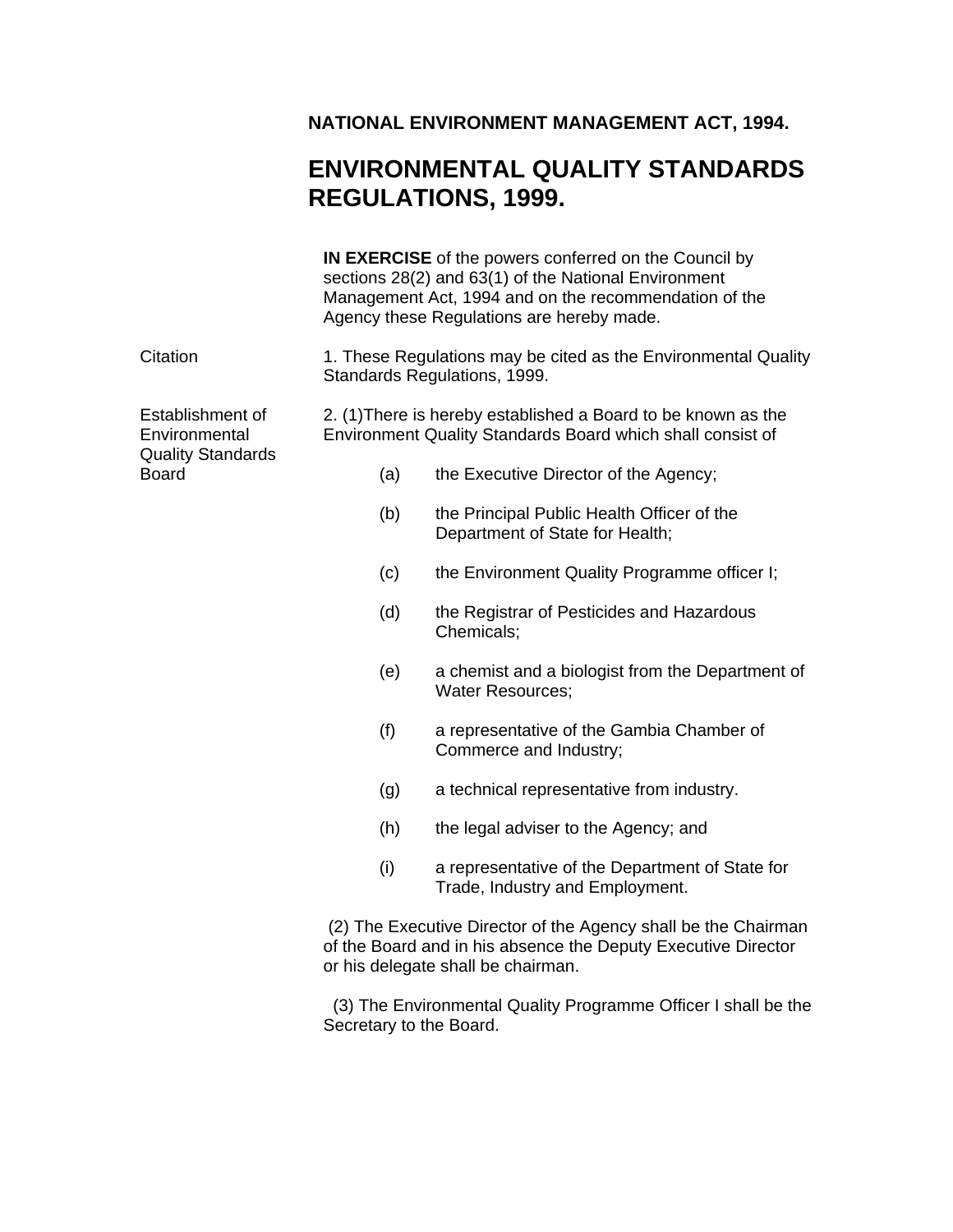| Functions                                    | 3.<br>The functions of the Board shall be - |                                                                                                                                                                                    |  |
|----------------------------------------------|---------------------------------------------|------------------------------------------------------------------------------------------------------------------------------------------------------------------------------------|--|
|                                              |                                             | (a) to propose environmental quality standards to the<br>Council and to review same periodically; and                                                                              |  |
|                                              |                                             | (b) to carry out any other functions that may be<br>delegated to it by the council.                                                                                                |  |
| Meetings                                     |                                             | 4. (1) The Board shall meet at least twice a year.                                                                                                                                 |  |
|                                              |                                             | (2) The quorum at all meetings of the Board shall be seven.                                                                                                                        |  |
| Environmental<br>Quality<br><b>Standards</b> |                                             | 5. (1) The environmental quality standards set out in schedule I<br>shall apply in respect of ambient air, saline waters, surface fresh<br>waters and groundwater.                 |  |
|                                              |                                             | (2) The Agency shall ensure that the standards set out in<br>Schedule I are maintained and shall take appropriate measures<br>to ensure same.                                      |  |
| Environmental<br>Monitoring                  |                                             | 6. (1) The Agency shall monitor the standards set out in<br>schedule I in accordance with the parameters and techniques<br>set out in schedule II.                                 |  |
|                                              | capability.                                 | (2) In monitoring the standards in accordance with<br>subsection (1) the Agency shall make use of an appropriate<br>laboratory or other institution having the required analytical |  |
|                                              |                                             | (3) The results of ambient environmental monitoring shall be<br>made available to the Public on payment of a prescribed fee                                                        |  |
|                                              |                                             | (4) Notwithstanding sub-regulation (3), a summary of the<br>results of ambient environmental monitoring shall be provided in<br>the National State of the Environment Report.      |  |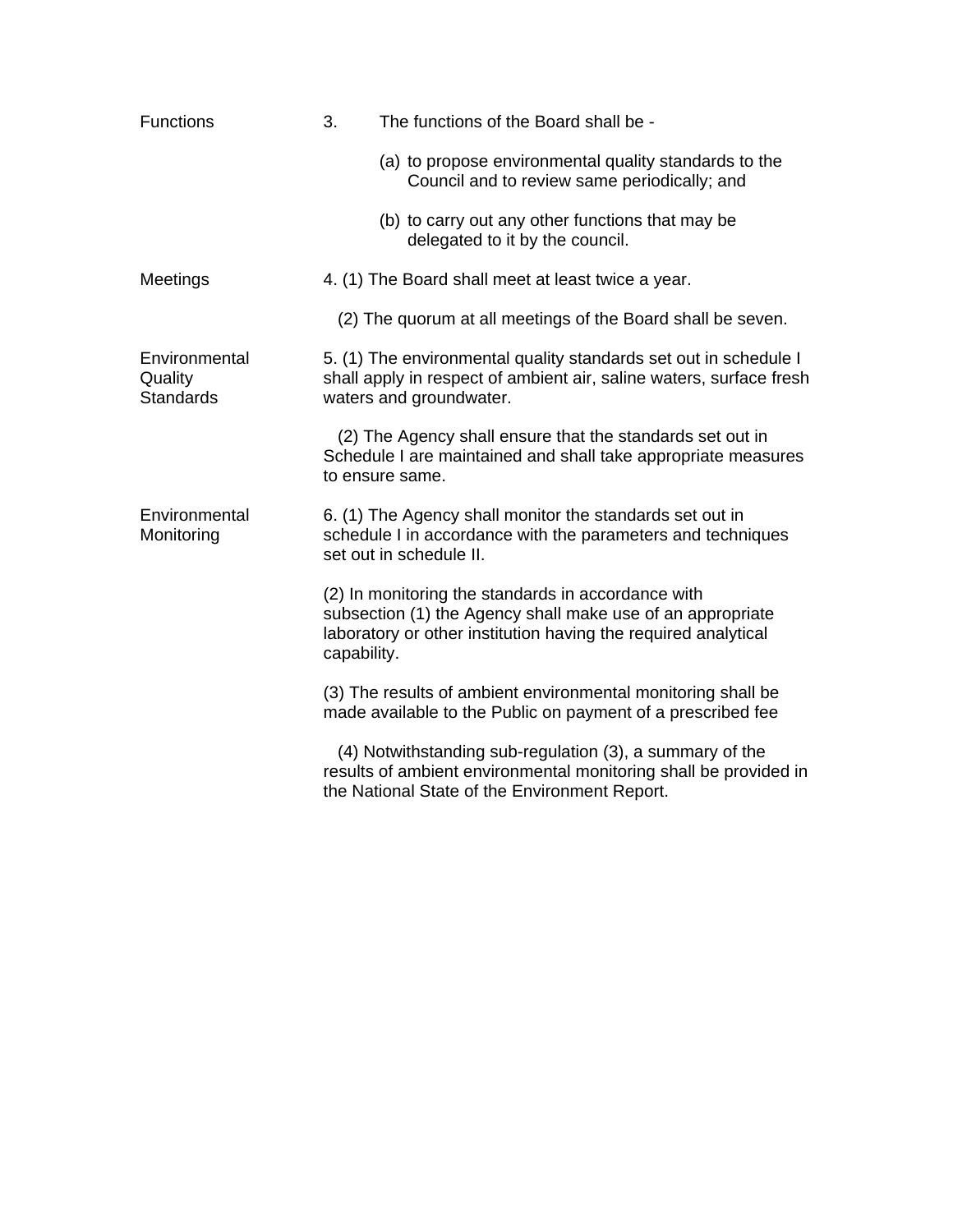# **SCHEDULE I**

| Parameter       | Averaging<br>Period | Air Quality Standard<br>(Phase 1) |
|-----------------|---------------------|-----------------------------------|
| SO <sub>2</sub> | 24 <sub>hr</sub>    | $125 \mu$ gm <sup>-3</sup>        |
|                 | Year                | $50 \,\mathrm{\mu gm^{-3}}$       |
| <b>PM10</b>     | 24 <sub>hr</sub>    | $50 \,\mathrm{\mu gm^{-3}}$       |
| NO <sub>2</sub> | Year                | $40 \mu \text{gm}^{-3}$           |
| Lead            | Year                | $l\mu$ gm <sup>-3</sup>           |

# **Air Quality Standards**

### **Water Quality Standards for Saline Waters**

| Parameter                            | Standard                                                 |  |  |
|--------------------------------------|----------------------------------------------------------|--|--|
| <b>Physico-chemical Parameters</b>   |                                                          |  |  |
| Dissolved Oxygen<br>pH<br><b>BOD</b> | $>6$ mg/l<br>6.5 to $8.5$<br>$<$ 5 mg Oxygen/l           |  |  |
| <b>COD</b>                           | $<$ 10 mg Oxygen/l                                       |  |  |
| Anions                               |                                                          |  |  |
| Nitrate<br>Nitrite                   | 6 mg/l (as nitrogen)<br>$0.2 \text{ mg/l}$ (as nitrogen) |  |  |
| <b>Microbiological Parameters</b>    |                                                          |  |  |
| Total coliforms<br>Faecal coliforms  | 1000 per 100 ml<br>300 per 100 ml                        |  |  |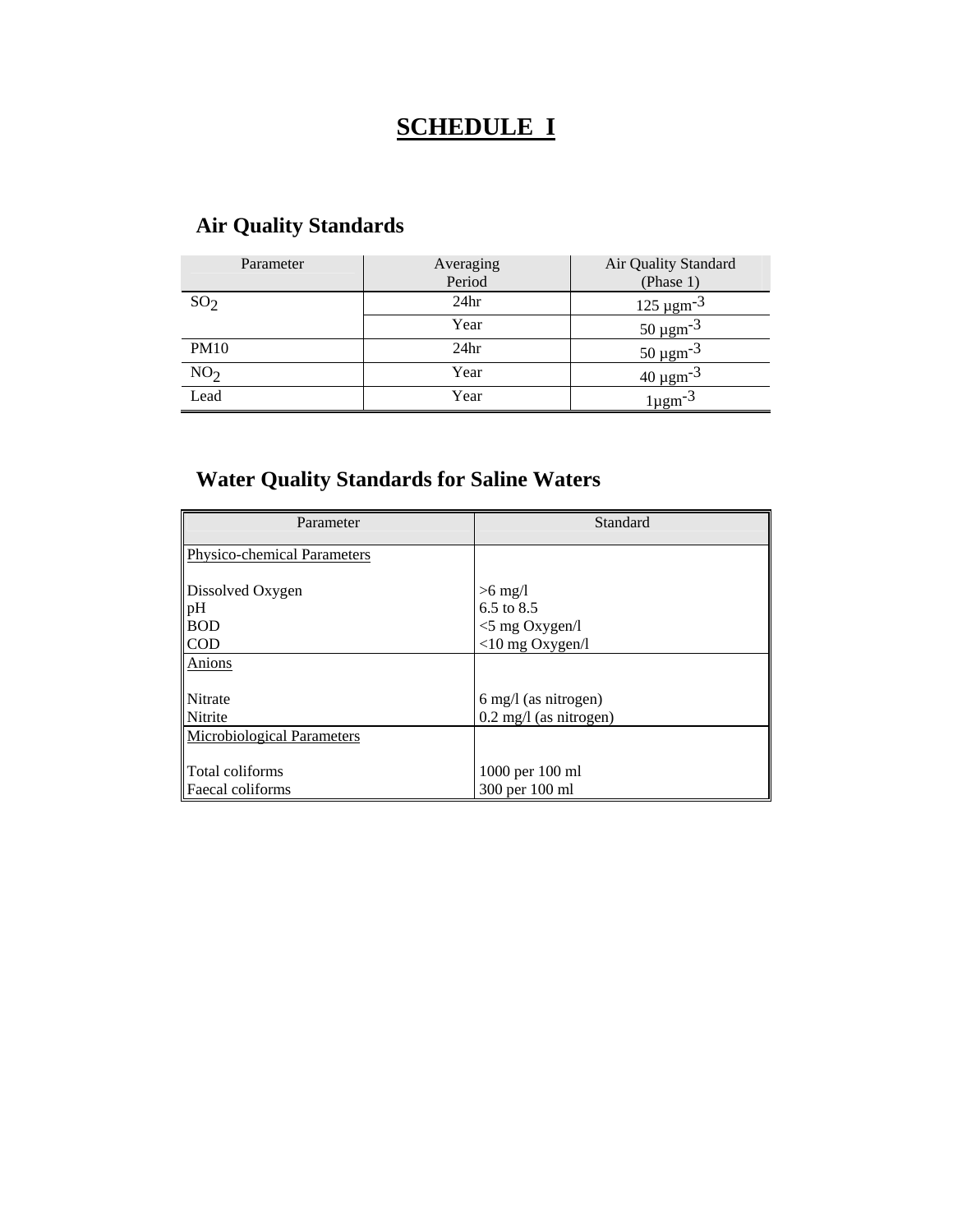| Parameter                         | <b>Surface Water Standard</b>  | Groundwater Standard           |  |  |
|-----------------------------------|--------------------------------|--------------------------------|--|--|
| Physico-chemical parameters       |                                |                                |  |  |
| Dissolved Oxygen                  | $>6$ mg/l                      | n/a                            |  |  |
| pH                                | 6.5 to 8.5                     | 5.5 to 8.5<br>1300             |  |  |
| EC                                | 1300 µS/cm                     | $\mu$ S/cm                     |  |  |
| Turbidity                         | <5 Nephelometric units         | <5 Nephelometric units         |  |  |
| Hardness                          | 200mg/l (as calcium carbonate) | 200mg/l (as calcium carbonate) |  |  |
| <b>BOD</b>                        | $<$ 5 mg Oxygen/l              | $<$ 5 mg Oxygen/l              |  |  |
| <b>COD</b>                        | $<$ 10 mg Oxygen/l             | $<$ 10 mg Oxygen/l             |  |  |
| Anions                            |                                |                                |  |  |
| Nitrate                           | 6 mg/l (as nitrogen)           | 10 mg/l (as nitrogen)          |  |  |
| Nitrite                           | $0.03$ mg/l (as nitrogen)      | 0.03 mg/l (as nitrogen)        |  |  |
| Chloride                          | 250 mg/l (as chloride)         | 25 mg/l (as chloride)          |  |  |
| Sulphate                          | 25 mg/l (as sulphate)          | 25 mg/l (as sulphate)          |  |  |
| Phosphate                         | $0.4$ mg/l (as phosphorus)     | $0.4$ mg/l (as phosphorus)     |  |  |
| Fluoride                          | n/a                            | $1.5$ mg/l                     |  |  |
| Cations                           |                                |                                |  |  |
| Iron                              | $0.3$ mg/l                     | $0.3$ mg/l                     |  |  |
| Aluminium                         | $0.2$ mg/l                     | $0.2$ mg/l                     |  |  |
| Manganese                         | $0.05$ mg/l                    | $0.05$ mg/l                    |  |  |
| Ammonia                           | $0.5$ mg/l (as nitrogen)       | $0.5$ mg/l (as nitrogen)       |  |  |
| Sodium                            | $150$ mg/l                     | $150$ mg/l                     |  |  |
| Calcium                           | $250$ mg/l                     | $250$ mg/l                     |  |  |
| Chromium                          | $0.05$ mg/l                    | $0.05$ mg/l                    |  |  |
| Copper                            | $3.0$ mg/l                     | $3.0$ mg/l                     |  |  |
| Mercury                           | $0.001$ mg/l                   | $0.001$ mg/l                   |  |  |
| Cyanide                           | $0.05$ mg/l                    | $0.05$ mg/l                    |  |  |
| Lead                              | $0.05$ mg/l                    | $0.05$ mg/l                    |  |  |
| Magnesium                         | $30$ mg/l                      | $30 \text{ mg}/l$              |  |  |
| Potassium                         | $10$ mg/l                      | $10$ mg/l                      |  |  |
| <b>Microbiological Parameters</b> |                                |                                |  |  |
| Total coliforms                   | 1 to 10 per 100 ml             | 1 to 10 per 100 ml             |  |  |
| Faecal coliforms                  | 0 per 100 ml                   | 0 per 100 ml                   |  |  |
| Pesticides                        |                                |                                |  |  |
| Aldrin                            | $10 \text{ ng}/l$              | $10 \text{ ng}/l$              |  |  |
| Dieldrin                          | $10$ ng/ $1$                   | $10$ ng/ $1$                   |  |  |
| Endrin                            | $5$ ng/l                       | $5$ ng/l                       |  |  |
| Isodrin                           | $5$ ng/l                       | $5$ ng/l                       |  |  |
| Other individual substances       | $0.1 \mu g/l$                  | $0.1 \mu g/l$                  |  |  |
| Total not to exceed               | $0.5 \mu g/l$                  | $0.5 \mu g/l$                  |  |  |

# **Water Quality Standards for Surface Fresh Waters and Groundwater**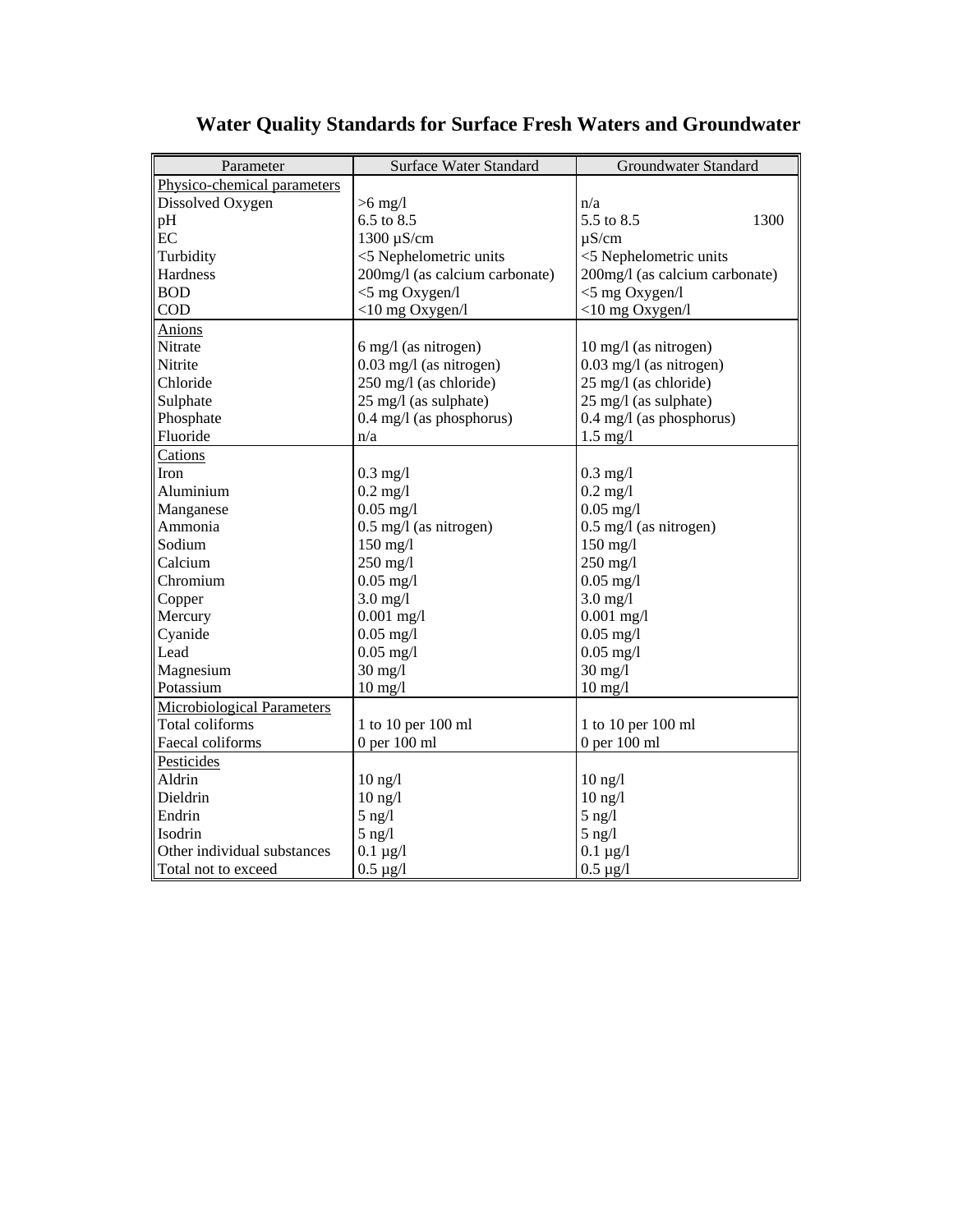# **SCHEDULE II**

# **Parameters for Water Quality Monitoring**

|                                  | Saline<br>Waters                                                                                                   |                |                                                                                                                                                          | Groundwa<br>ter                                                                    |                                                                                  | Surface Freshwater                                                                                                    |
|----------------------------------|--------------------------------------------------------------------------------------------------------------------|----------------|----------------------------------------------------------------------------------------------------------------------------------------------------------|------------------------------------------------------------------------------------|----------------------------------------------------------------------------------|-----------------------------------------------------------------------------------------------------------------------|
| Location                         | Tourist<br><b>Beaches</b>                                                                                          | Offshore       | Fishing<br>Villages                                                                                                                                      | Boreholes                                                                          | Landfills                                                                        | River Gambia                                                                                                          |
| Number of sampling<br>points     | 5                                                                                                                  | 5              | 5                                                                                                                                                        | 55                                                                                 | 10                                                                               | 10                                                                                                                    |
| Sampling frequency<br>(per year) | 12                                                                                                                 | $\overline{4}$ | $\overline{2}$                                                                                                                                           | $\overline{2}$                                                                     | $\overline{2}$                                                                   | $\overline{4}$                                                                                                        |
| Physico-chemical<br>parameters   | Dissolved oxygen<br><b>BOD</b><br><b>COD</b><br>pH<br>Electrical conductivity<br>Turbidity<br>Oil film<br>Salinity |                |                                                                                                                                                          | <b>BOD</b><br>COD<br>pH<br>Electrical conductivity<br>Turbidity<br><b>Hardness</b> |                                                                                  | Dissolved oxygen<br><b>BOD</b><br><b>COD</b><br>pH<br>Electrical<br>conductivity<br>Turbidity<br>Hardness<br>Oil film |
| Anions                           | Nitrate<br>Nitrite<br>Sulphate<br>Phosphate                                                                        |                | Nitrate<br>Nitrite<br>Sulphate<br>Phosphate<br>Chloride<br>Fluoride                                                                                      |                                                                                    | Nitrate<br>Nitrite<br>Sulphate<br>Phosphate<br>Chloride                          |                                                                                                                       |
| Cations                          | Manganese<br>Ammonia<br>Calcium                                                                                    |                | Manganese<br>Ammonia<br>Calcium<br>Sodium<br>Aluminium<br>Magnesium<br>Potassium<br><b>Iron</b><br>Mercury*<br>Copper*<br>Cyanide*<br>Chromium*<br>Lead* |                                                                                    | Manganese<br>Ammonia<br>Calcium<br>Sodium<br>Aluminium<br>Magnesium<br>Potassium |                                                                                                                       |
| Microbial parameters             | Total coliforms<br>Faecal coliforms                                                                                |                |                                                                                                                                                          | Total coliforms<br>Faecal coliforms                                                |                                                                                  | Total coliforms<br>Faecal coliforms                                                                                   |